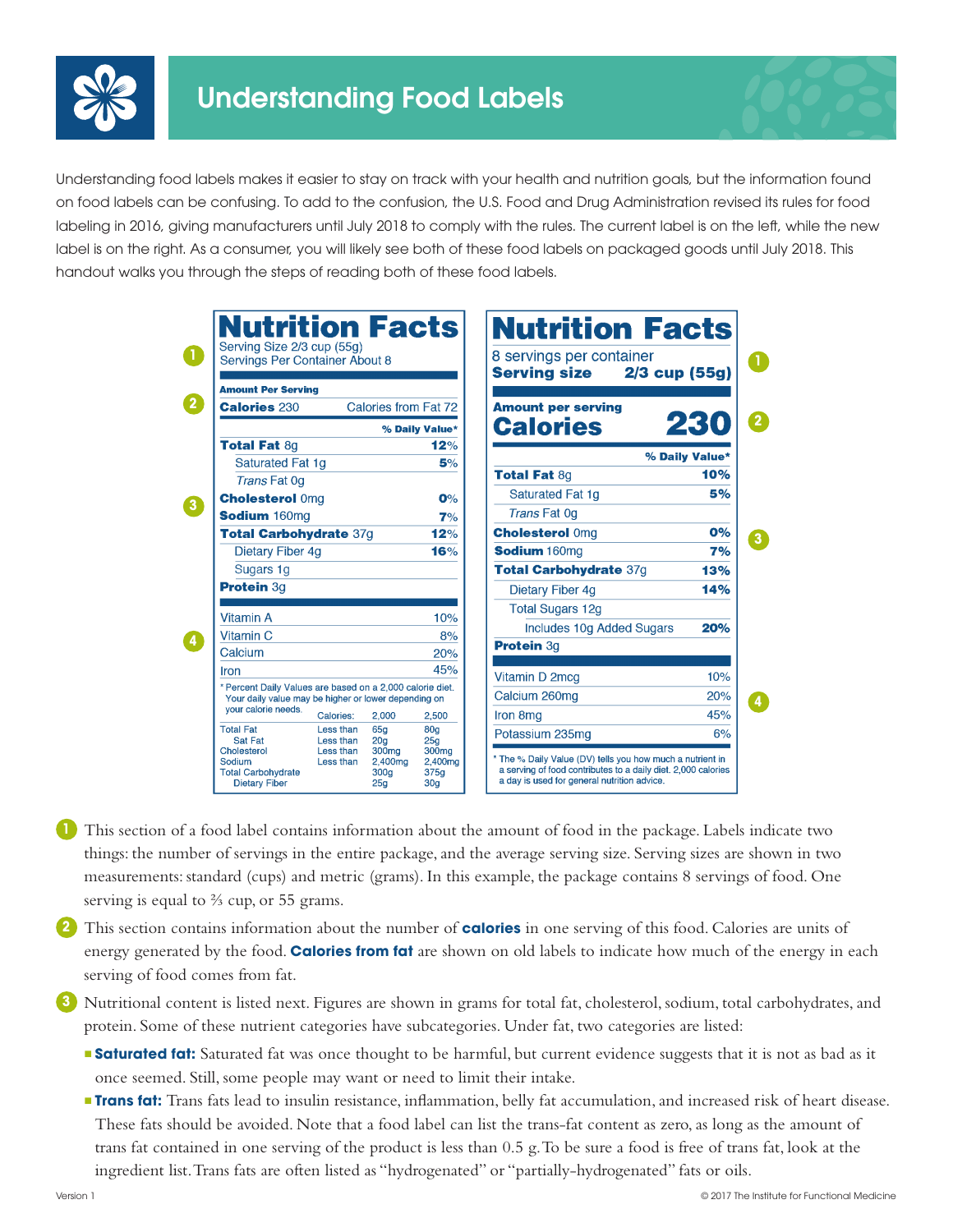## **Under total carbohydrates, two subcategories are listed:**

- <sup>n</sup> **Fiber:** Fiber is a carbohydrate, but it can't be broken down by the body. Because of this, fiber is usually subtracted from the total carbohydrate value to determine a food's net carbohydrate value.
- **Total sugars (or sugars):** Total sugars include both naturally occurring sugars and added sugars. The current label shows total sugar only, but the new label must show the amount of total sugar and disclose any added sugar in a given serving of food.
- **4** In the next nutrient subsection, micronutrients (vitamins and minerals) in the food are listed. The new food label shows the actual amount (in micrograms) of these vitamins and minerals, while the old label does not. Most old food labels list Vitamin A, Vitamin C, Calcium, and Iron. The new labels list Vitamin D, Calcium, Iron, and Potassium. Vitamins A and C appear on the current label because deficiencies were common when the label was first created. Now those deficiencies are rare in the general population. Instead, Vitamin D and Potassium deficiencies are more common now. For all nutrients and micronutrients, the Percent Daily Value (DV) is shown to the right. DVs are an indication of how much that nutrient contributes to a day's worth of food. All DVs are based on a diet of 2,000 calories per day.

## **Decoding Ingredient Lists**

In the ingredients list of a food label, ingredients are listed in order of largest to smallest amounts. This means that the ingredient that weighs the most is listed first, and the ingredients that weigh the least are listed last.

The ingredient list is particularly important if you have food allergies or sensitivities, as many packaged foods can have hidden sources of common allergens. The eight most common food allergens include eggs, milk, peanuts, tree nuts, fish, shellfish, wheat (gluten), and soy. These ingredients, and any ingredients derived from them, are required by U.S. law to be listed on all food labels. While they will be listed in the ingredients, they may also appear in a statement immediately after the list (e.g., "Contains wheat, milk, and soy"). The table below provides additional examples of how these foods might be listed in ingredient lists.

| <b>Food Allergen</b>  | May be listed as, or may be the source of                                                                                                                                                                                                                                                                                                                                                                       |
|-----------------------|-----------------------------------------------------------------------------------------------------------------------------------------------------------------------------------------------------------------------------------------------------------------------------------------------------------------------------------------------------------------------------------------------------------------|
| <b>Eggs</b>           | Albumin (or albumen), egg (dried, powdered, solids, white, yolk), eggnog, lysozyme, mayonnaise,<br>meringue (meringue powder), ovalbumin, surimi                                                                                                                                                                                                                                                                |
| <b>Fish</b>           | Fish meal, fish oil, fish sauce, surimi, specific species of fish (e.g., bass, cod, flounder, etc.)                                                                                                                                                                                                                                                                                                             |
| <b>Milk</b>           | Buttermilk solids, casein, caseinate, galactose, hydrolysate, lactate, lactose, milk (dried, malted,<br>powdered, solids, etc.), quark, rennet, whey                                                                                                                                                                                                                                                            |
| <b>Peanuts</b>        | Arachic oil, beer nuts, cold-pressed, extruded or expelled peanut oil, earth nuts, hydrolyzed peanut<br>protein, mixed nuts, Nu nuts, nut pieces, nutmeat, peanut (butter, flour, paste, sauce, etc.)                                                                                                                                                                                                           |
| <b>Shellfish</b>      | Barnacle, fish stock, seafood flavoring, surimi, specific type of crustacean shellfish (e.g., crab, crawfish,<br>krill, lobster, prawns, or shrimp)                                                                                                                                                                                                                                                             |
| <b>Soy</b>            | Bean curd, edamame, hydrolyzed soy protein, kinako, miso, natto, okara, soy (albumin, concentrate,<br>fiber, grits, milk, miso, nuts, sauce, flour, etc.), soybeans, soy lecithin, tamari, tempeh, textured vegetable<br>protein, tofu                                                                                                                                                                          |
| <b>Tree nuts</b>      | Artificial flavoring, nut butters, nut meal, nutmeat, nut oil, nut pieces, any ingredient made with a<br>specific type of tree nut (e.g., almond, cashew, pecan, walnut, etc.)                                                                                                                                                                                                                                  |
| <b>Wheat (gluten)</b> | Dextrin, maltodextrin, modified food starch, textured vegetable protein, specific strains of wheat (e.g.,<br>durum wheat, club wheat, spelt, semolina, Einkorn, emmer, kamut, and triticale)<br>(Note that "wheat-free" does not mean "gluten-free", as "wheat-free" products may contain barley,<br>rye, or oats. If you are sensitive to gluten, be sure to avoid products containing barley, rye, and oats.) |